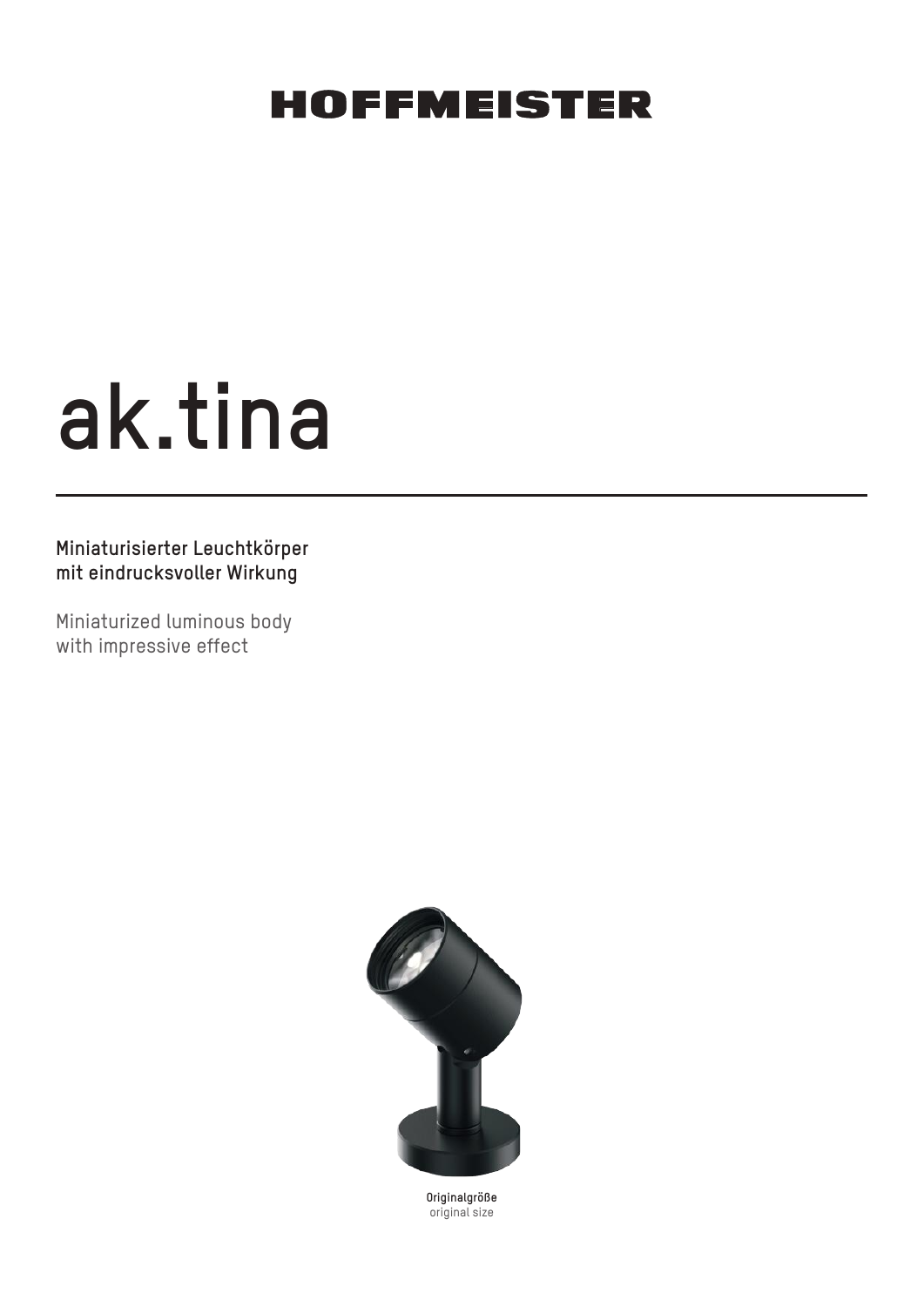

Angermuseum, Erfurt, Germany. Luminaire: ak.tina ©Albrecht von Kirchbach

#### Angermuseum, Erfurt

Angermuseum, Erfurt, Germany

Die Sonderausstellung ,Bauhausmädels' des Erfurter Angermuseums präsentiert Arbeiten von vier jungen Künstlerinnen aus den Gewerken Fotografie, Metall, Keramik und Textil aus der Zeit im Bauhaus und danach. Die über 300 Exponate werden mit dem miniaturisierten ak.tina Strahler präzise in Szene gesetzt. Dabei hält sich die Leuchte im Hintergrund und lenkt den Blick auf die ausgestellten Objekte.

The special exhibition ,Bauhaus Girls' of the Erfurt Angermuseum presents works of four young artists from the fields of photography, metal, ceramics and textiles from the time in the Bauhaus and afterwards. The over 300 exhibits are precisely staged with the minature ak.tina spotlight. The luminaire stays in the background and, thanks to different optics, perfectly sets the exhibited objects in scene.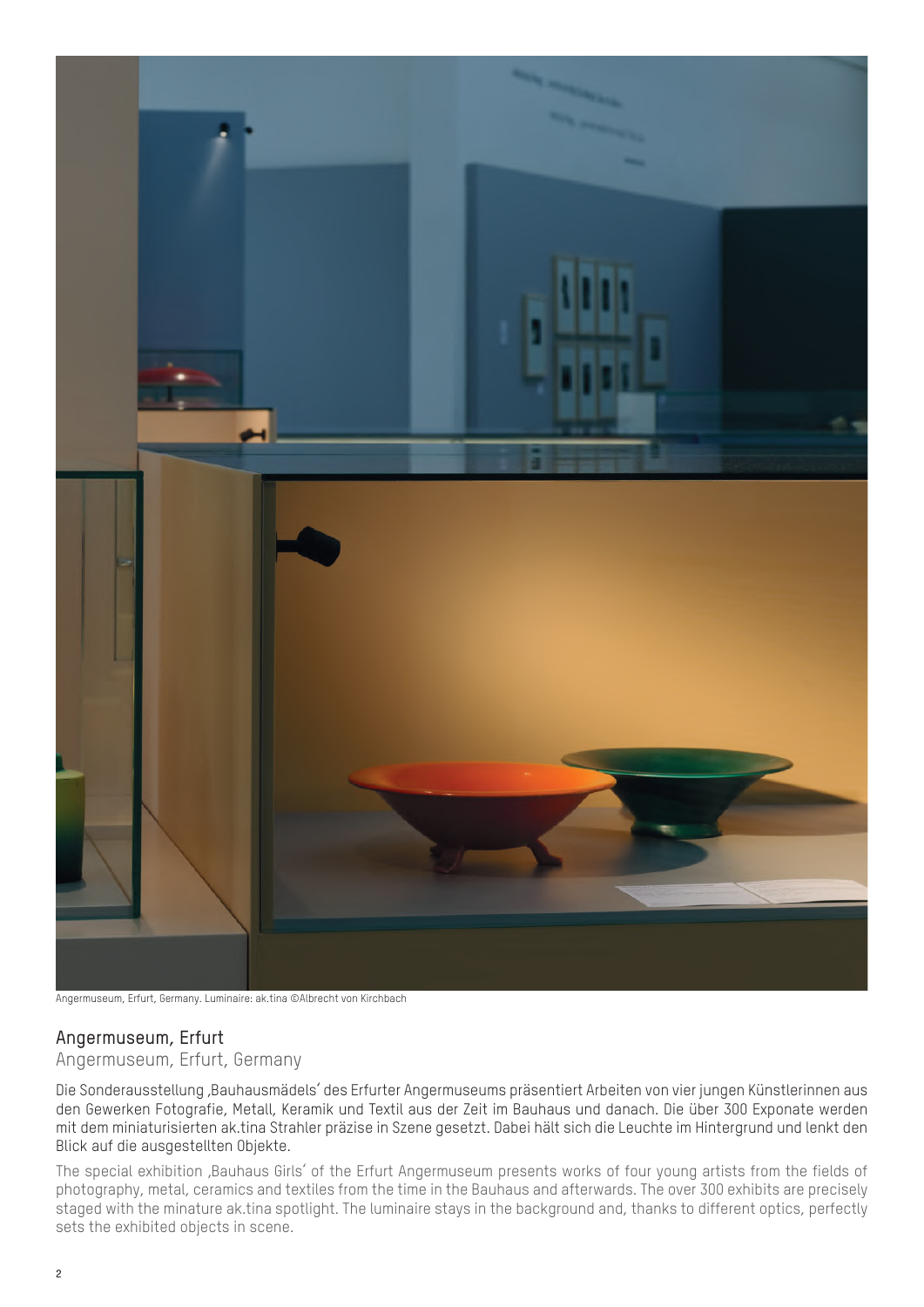## **ak.tina**

Miniaturisiertes Strahler- und Einbausystem mit präziser Lichtlenkung Miniaturised spotlight and recessed system with precise light control

## Stärken **Strengths**



### Design Design

Miniaturisierte, kompakte und designorientierte Bauform als Strahler, Einbauleuchte oder am Mast Miniaturized, compact and design-oriented luminaire as spotlight, recessed luminaire or on a pole



## LICHTQUAILITÄT LIGHT QUALITY

Eine **unverfälschte Akzentuierung** der Exponate oder Produkte wird durch präzise Lichttechnik und hoher Lichtqualität (CRI > 90 I SDCM < 2) erlangt An unadulterated accentuation of the exhibits or products is achieved through precise lighting technology and high lighting quality (CRI > 90 I SDCM < 2)



## flexibilität flexibility

Eine **flexible Anpassung der Lichttechnik** an die jeweiligen Beleuchtungsaufgaben ermöglicht das vielfältige Zubehörsortiment mit zeitsparender Plug & Play Montagetechnik Flexible adaptation of the lighting technology to the respective lighting tasks enables the wide range of accessories with time-saving plug & play assembly technology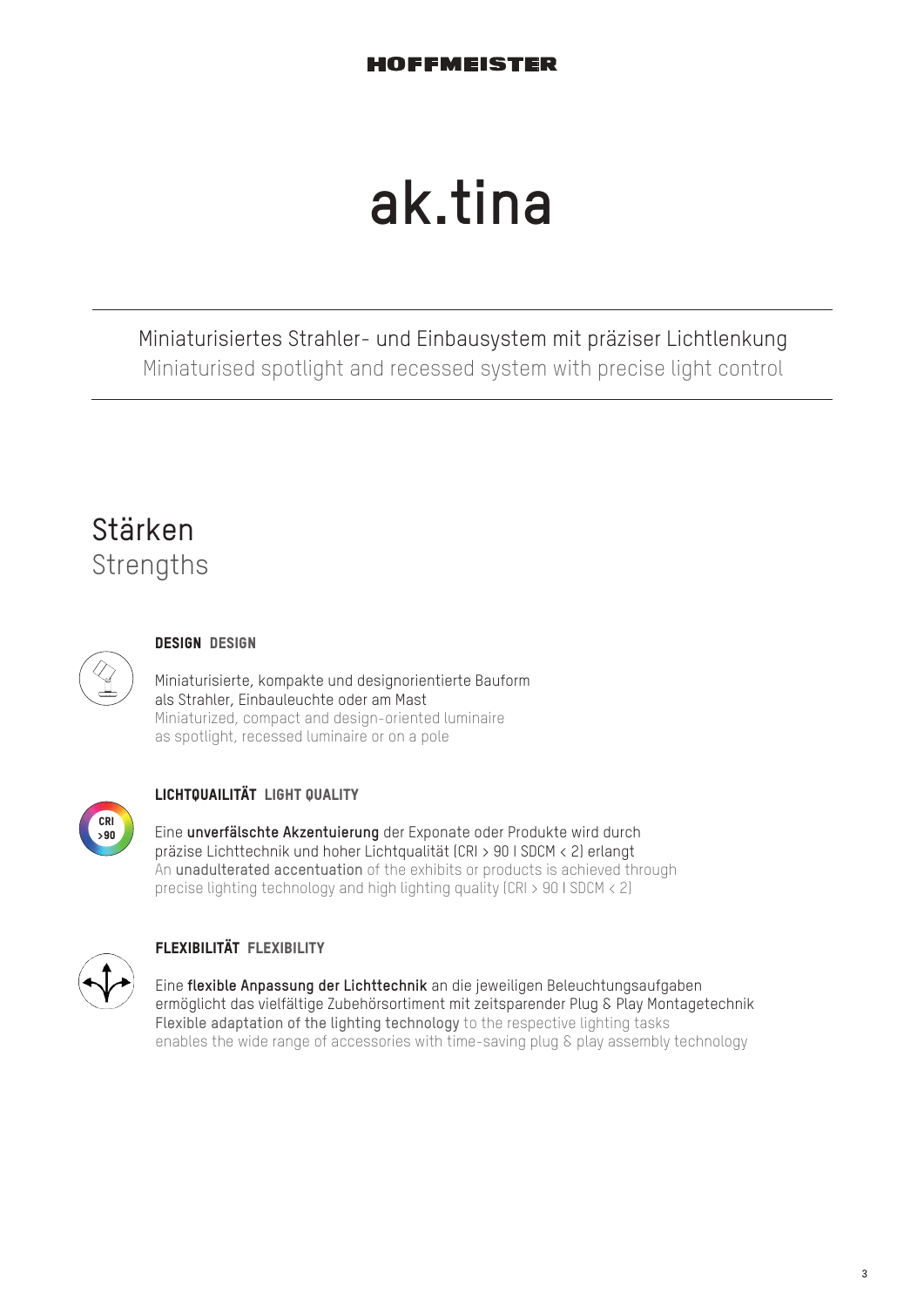## Produktvarianten Products variants

Maße Dimensions



Strahler ak.tina Spotlight ak.tina



Deckeneinbauleuchte ak.tina Recessed downlight ak.tina



Standstrahler ak.tina top Pole spotlight ak.tina top





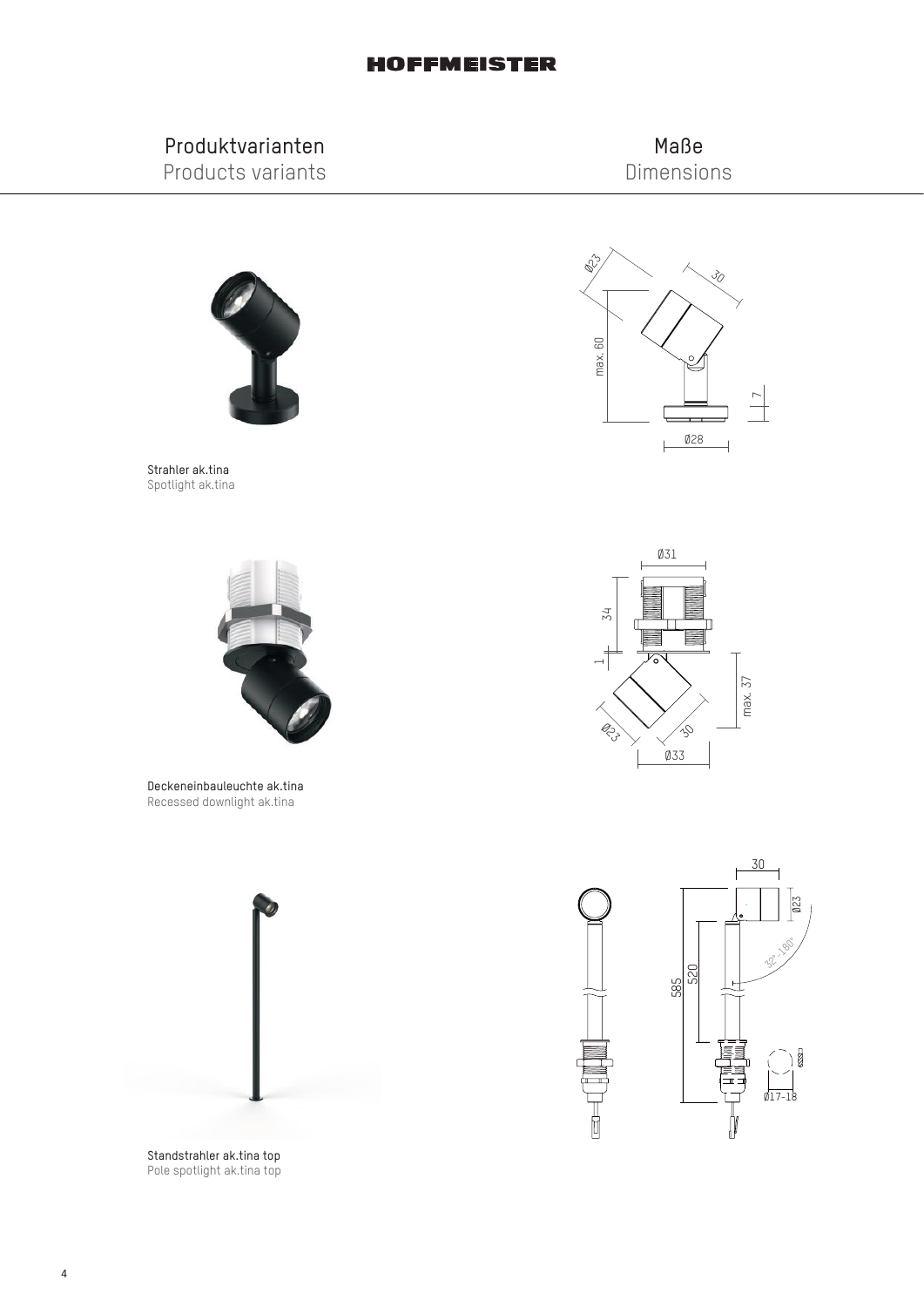## Zubehör und Ausführungen

Accessories and Versions



#### Anschlussschema

Connection scheme

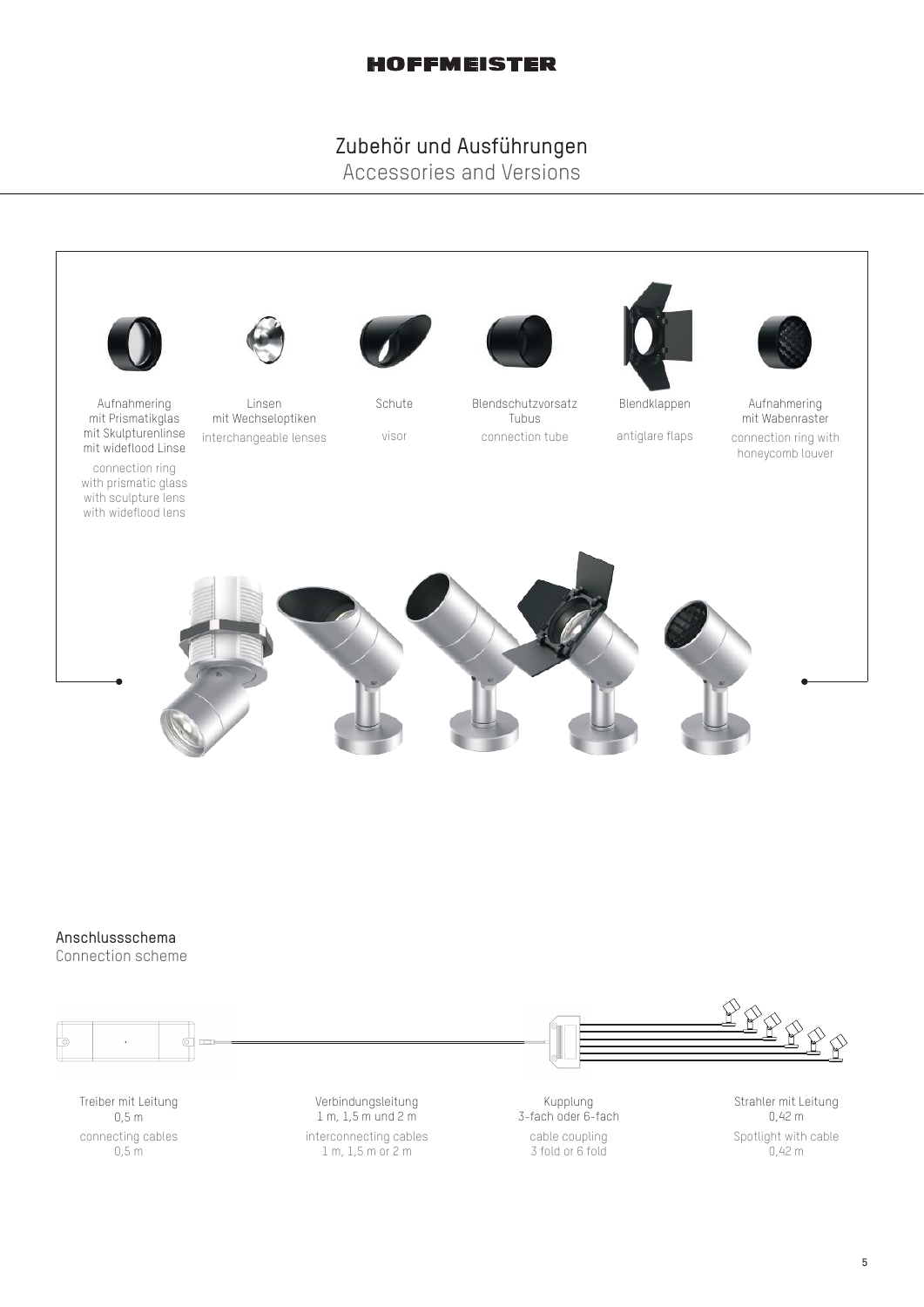

## **Lumenbereich** Lumen range

| ak.tina | Leistung (W) | min. Lichtstrom    | max. Lichtstrom      |
|---------|--------------|--------------------|----------------------|
| ak.tina | Power (W)    | min. luminous flux | l max. luminous flux |
| ak.tina | 2 W          | 130 lm             | 260 lm               |

## **Technische Eigenschaften** Technical characteristics

| Produktsegment product segment                                        | Strahler, Deckeneinbauleuchte, Standstrahler spotlight, recessed luminaire, pole spotlight |  |  |
|-----------------------------------------------------------------------|--------------------------------------------------------------------------------------------|--|--|
| Leuchtmittel lamp                                                     | LED                                                                                        |  |  |
| Lichtverteilung light distribution                                    | Rotationssymmetrisch, oval flood rotation symmetrical, oval flood                          |  |  |
| Dimmung dimming                                                       | DALI, ON/OFF, 1-10 V (Amplitudendimmung, flickerfrei) (amplitude dimming, flicker-free)    |  |  |
| Max. Umgebungstemperatur max. ambient temperature                     | $35^{\circ}$ C                                                                             |  |  |
| Schutzart protection rating                                           | <b>IP20</b>                                                                                |  |  |
| Schutzklasse protection class                                         | $\mathbf{III}$                                                                             |  |  |
| LED Lebensdauer LED lifetime                                          | L90 / B10 (50.000h)                                                                        |  |  |
| Farbwiedergabeindex colour rendering index                            | CRI > 90                                                                                   |  |  |
| Standardabweichung Farbabgleich standard deviation of colour matching | SDCM < 2                                                                                   |  |  |
| Schwenkbereich pivoting range                                         | $\pm$ 360° drehbar, $\pm$ 90° schwenkbar rotatable $\pm$ 360°, $\pm$ 90° tiltable          |  |  |
| Befestigungssystem mounting types                                     | Schraubbefestigung, Magnetbefestigung Mounting via screws or magnet                        |  |  |
| Farbe colour                                                          | schwarz eloxiert, silber eloxiert black anodized, silver anodized                          |  |  |
| Garantie quarantee                                                    | 5 Jahre 5 years                                                                            |  |  |



## **Erforderliches Zubehör** Required accessories

| LED-Betriebsgerät, ON/OFF LED power unit, ON/OFF | Konstantstromtreiber hotplug constant current driver hotplug | 20 W |
|--------------------------------------------------|--------------------------------------------------------------|------|
| LED-Betriebsgerät, 1-10 V LED power unit, 1-10 V | Konstantstromtreiber hotplug constant current driver hotplug | 20 W |
| LED-Betriebsgerät, DALI LED power unit, DALI     | Konstantstromtreiber hotplug constant current driver hotplug | 20 W |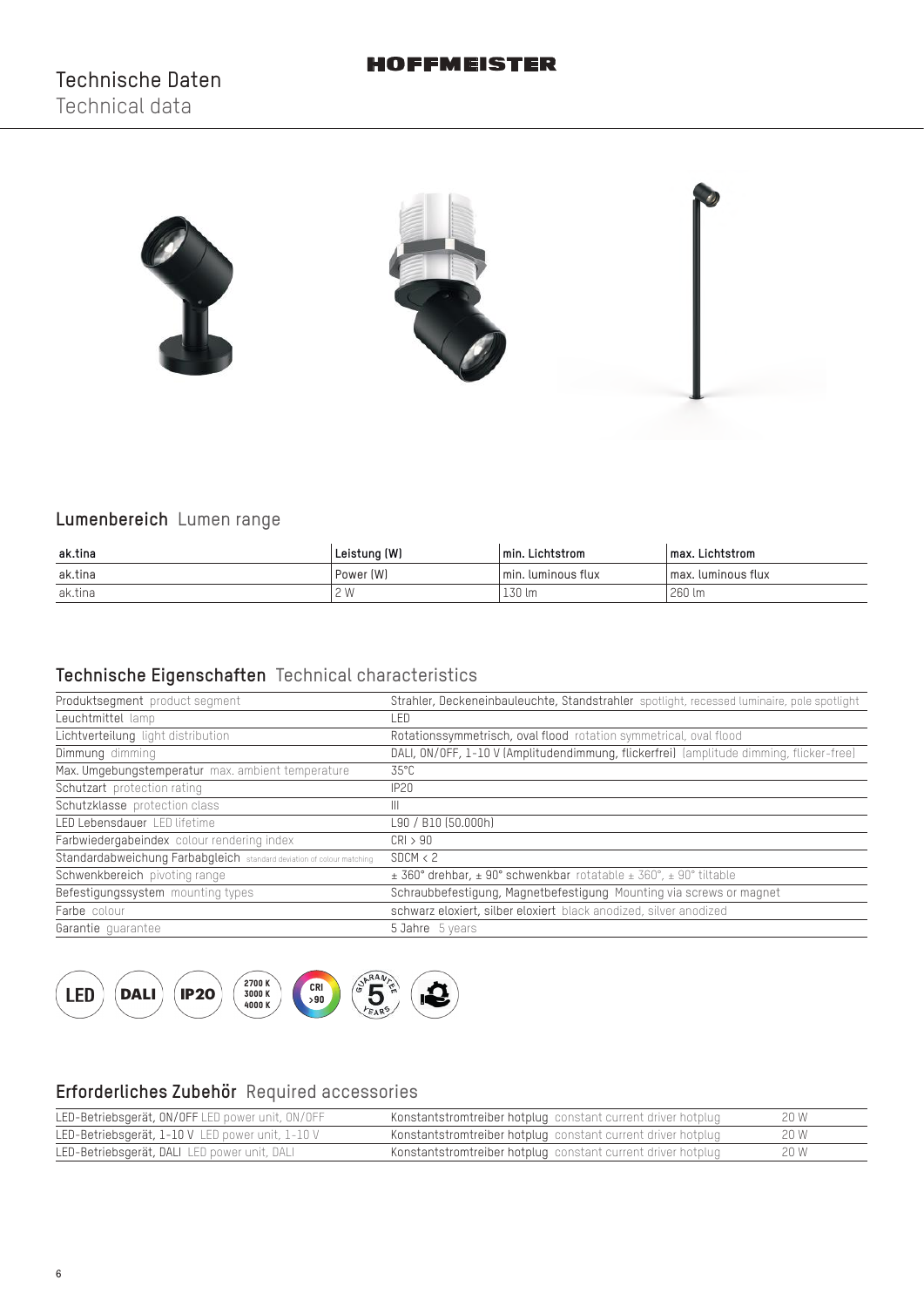

Angermuseum, Erfurt, Germany. Luminaire: ak.tina ©Albrecht von Kirchbach

## **Lichtverteilungskurven** Light distribution curves









Spot 14° Medium 27° Flood 36° Dval Flood 12° x 45°